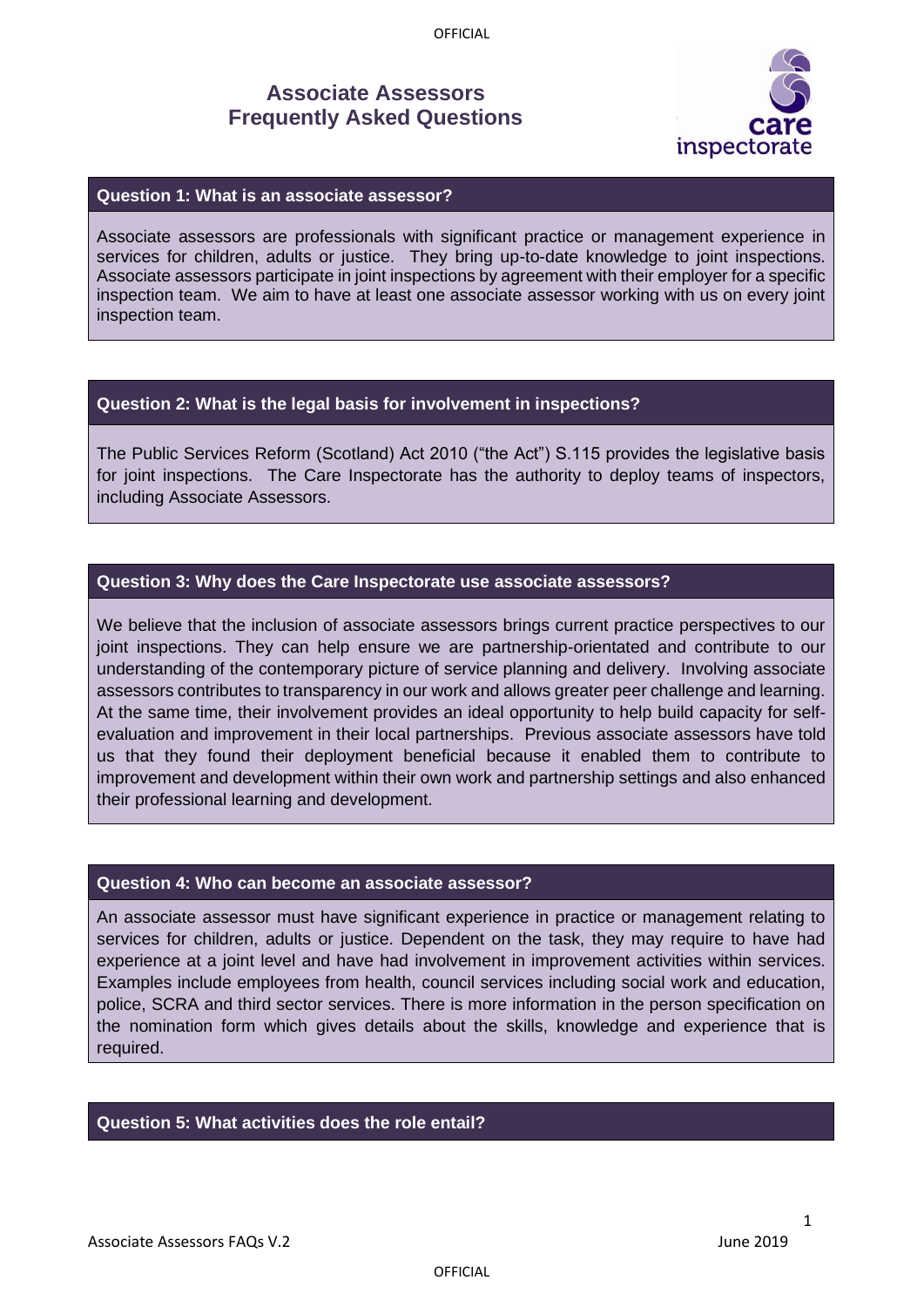# **Associate Assessors Frequently Asked Questions**



Associate assessors undertake activities such as: reading and commenting on self-evaluations and supporting evidence; contributing to inspection team meetings; case file reading; undertaking interviews and focus groups with staff and meeting with people who use services.

Associate assessors are responsible for gathering and recording evidence and analysing this to reach balanced conclusions. This is done to agreed timescales at each stage of the inspection.

## **Question 6: What training and support is provided?**

Associate assessors will be provided with an opportunity to attend an orientation session before commencing involvement in an inspection. There will be opportunities to ask questions and learn about the role. It is important that associate assessors prioritise time to attend the orientation and take time to read documents or study inspection tools before taking part in the inspection. Once the inspection is underway, associate assessors are paired with a member of the inspection team for support and guidance. Feedback from previous associate assessors highlighted that this buddying approach, together with the support of the wider inspection team, had been particularly beneficial.

#### **Question 7: How much time is needed?**

The amount of time needed will depend on the needs of the particular inspection. This may range from 4 days to a maximum of 12 days of inspection activity. More information can be provided on request.

We normally aim to provide the associate assessors with at least three months' notice of any proposal to deploy them giving sufficient time for this to be agreed or declined.

Associate assessors are informed of the location at the time of the formal announcement of the inspection and the inspection lead is then in contact directly to discuss the deployment arrangements and specific requirements.

#### **Question 8: Who meets the associate assessor's expenses?**

We are unable to reimburse any organisation for their employee's salary or backfill to their position for the time they spend on inspection as an associate assessor. We will arrange and meet the costs of travel and accommodation and reimburse the employee for any additional subsistence costs incurred by them in line with the Care Inspectorate's allowances.

#### **Question 9: How does the application process work?**